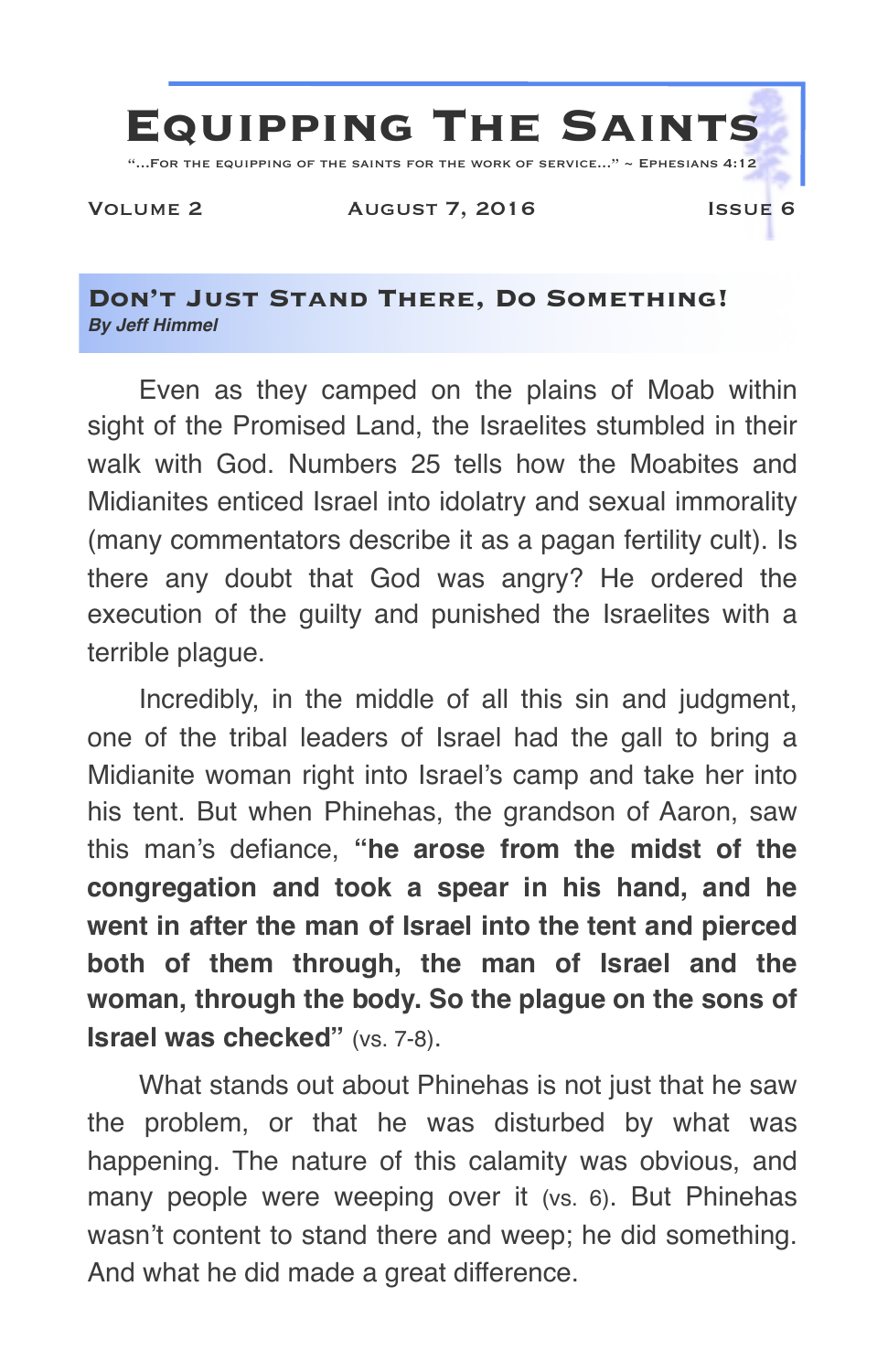May God send us more men (and women) like Phinehas! No, I don't mean people who are looking to run somebody through with a spear. I mean Christians who, when they see an opportunity, a problem, or a need, will take initiative and do something about it. People who, instead of just complaining about what is lacking, will do their part to make things better.

- Instead of complaining that *"we don't do enough to reach the lost,"* a Phinehas will personally try to teach a friend or neighbor about the Lord.
- Instead of grumbling that *"the church needs to be friendlier,"* a Phinehas will offer a warm greeting to visitors at assemblies (and regulars, too!), will open his home and his spirit in hospitality, and will work to build and strengthen bonds of love.
- Instead of fretting that *"someone ought to help,"* a Phinehas will clean a house, mow a lawn, run an errand, cook a meal, or do something else for someone who is sick, disabled, elderly, or just in need.
- Instead of lamenting that *"worship assemblies are not uplifting,"* a Phinehas will pour his heart and soul into praising God and edifying others.
- Instead of grousing that *"Christians are not dedicated enough,"* a Phinehas will relentlessly pursue holiness in his own life and show others how it's done.
- Instead of worrying that *"someone needs to say something"* to a brother or sister who is out of line, discouraged, or struggling, a Phinehas will **"admonish the unruly, encourage the fainthearted, uphold the weak"** (1 Thessalonians 5:14).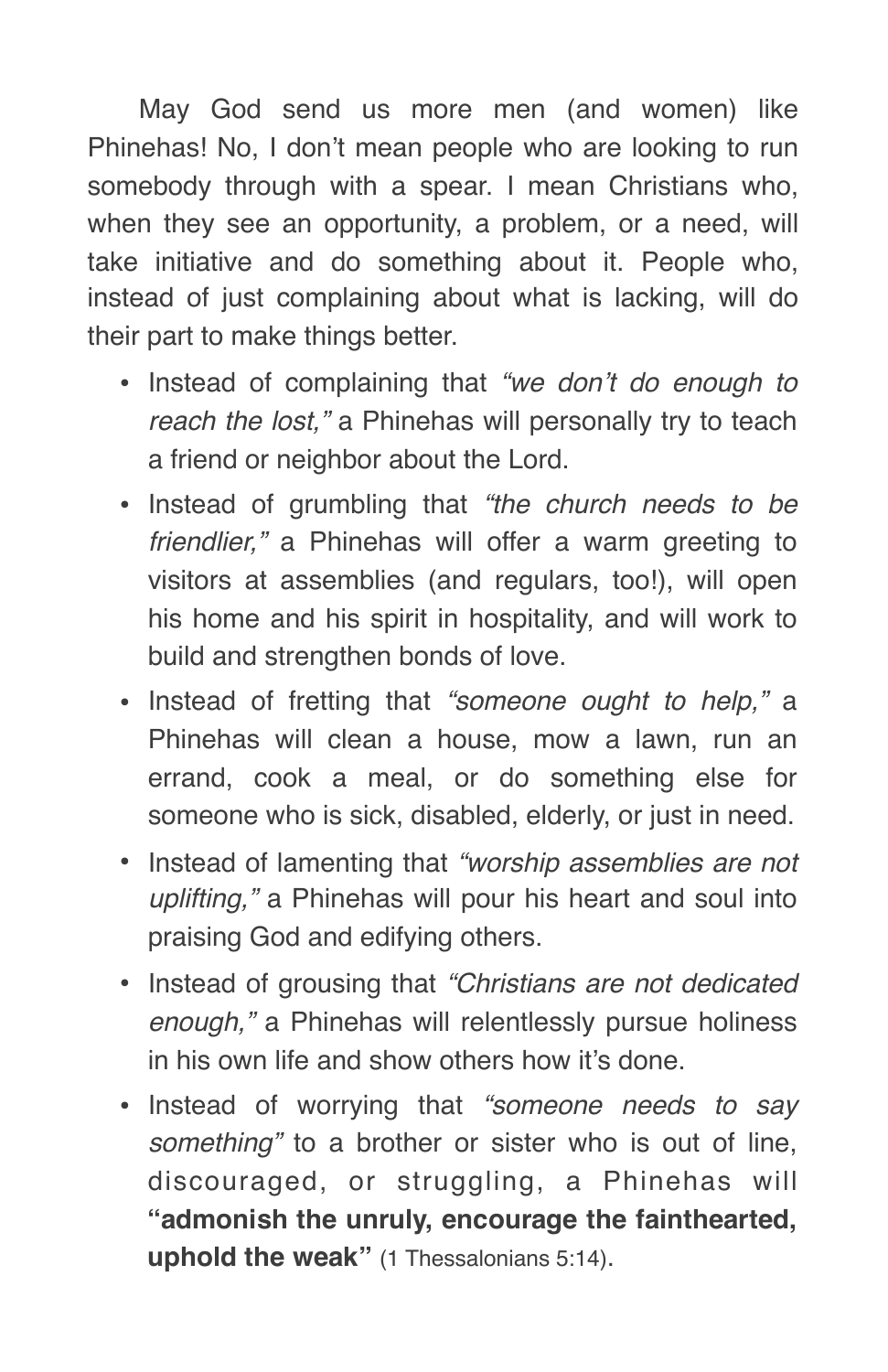Of course, no one can do everything. But everyone can do something. Look around you. Do you see needs to be met? Tasks to be done? People to be helped? Souls to be nourished? Don't just wring your hands in distress over it—keep the spirit of Phinehas alive and do what you can to make a difference!

## **WHAT IS WRONG WITH THIS PICTURE?** *By Max Dawson*

The man said he believes in the Bible as the Word of God—but he never reads it.

He said he believes that God hears and answers prayers—but he seldom prays.

He said the church would be more effective in its work if more of its members were really dedicated—but he never engages in any of the church's work.

He said he believes that the church assemblies are times for edification and praise to God—but he seldom gathers with the other Christians.

He said he believes the younger generation needs stronger spiritual values—but he doesn't demonstrate spirituality in his own life in the presence of his kids.

He said the church members are not doing the work the Lord intends—but he, like others, is not doing any work.

He said he knows the Lord is coming again—but he lives as though the Lord will never come.

Beloved brethren, there are some Christians who think, talk and act like the man mentioned here. I think